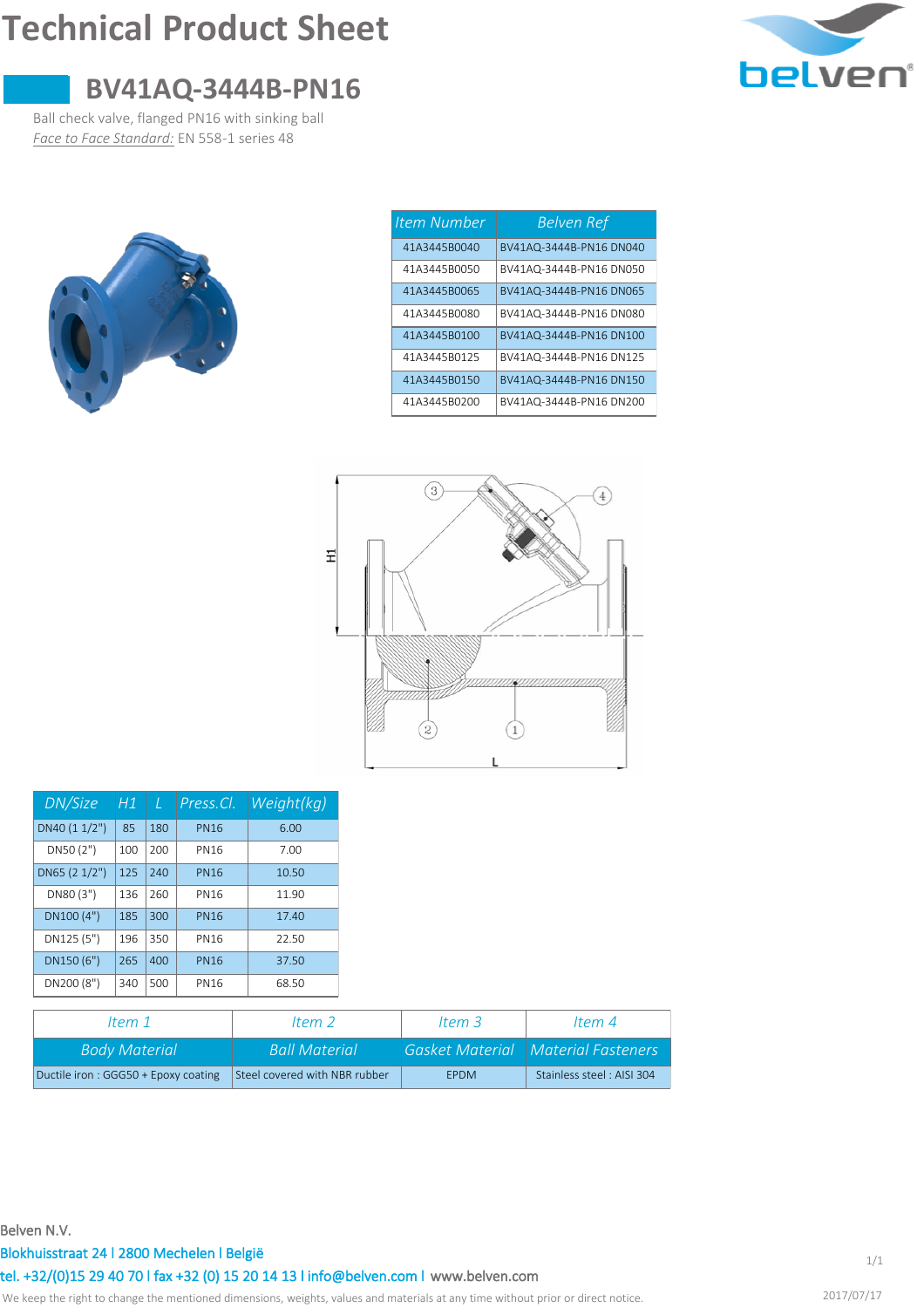# **Technical Product Sheet**



### **BV41AQ-3444B-PN10**

Ball check valve, flanged PN10 with sinking ball *Face to Face Standard:* EN 558-1 series 48



| <b>Item Number</b> | <b>Belven Ref</b>       |
|--------------------|-------------------------|
| 41A2445B0200       | BV41AQ-3444B-PN10 DN200 |
| 41A2445B0250       | BV41AQ-3444B-PN10 DN250 |
| 41A2445B0300       | BV41AQ-3444B-PN10 DN300 |
| 41A2445B0350       | BV41AQ-3444B-PN10 DN350 |
| 41A2445B0400       | BV41AQ-3444B-PN10 DN400 |



| DN/Size     | H1  |     | Press.Cl.   | Weight(kg) |
|-------------|-----|-----|-------------|------------|
| DN200 (8")  | 340 | 500 | <b>PN10</b> | 72.00      |
| DN250 (10") | 420 | 600 | <b>PN10</b> | 102.00     |
| DN300 (12") | 480 | 700 | <b>PN10</b> | 180.00     |
| DN350 (14") | 617 | 800 | <b>PN10</b> | 237.00     |
| DN400 (16") | 680 | 900 | <b>PN10</b> | 294.50     |

| ltem 1                              | ltem 2                        | Item $3$    | ltem 4                                      |
|-------------------------------------|-------------------------------|-------------|---------------------------------------------|
| <b>Body Material</b>                | <b>Ball Material</b>          |             | <b>Gasket Material   Material Fasteners</b> |
| Ductile iron: GGG50 + Epoxy coating | Steel covered with NBR rubber | <b>FPDM</b> | Stainless steel: AISI 304                   |

**Belven N.V.**

**Blokhuisstraat 24 l 2800 Mechelen l België**

**[www.belven.com](http://www.belven.com) tel. +32/(0)15 29 40 70 l fax +32 (0) 15 20 14 13 l info@belven.com l**